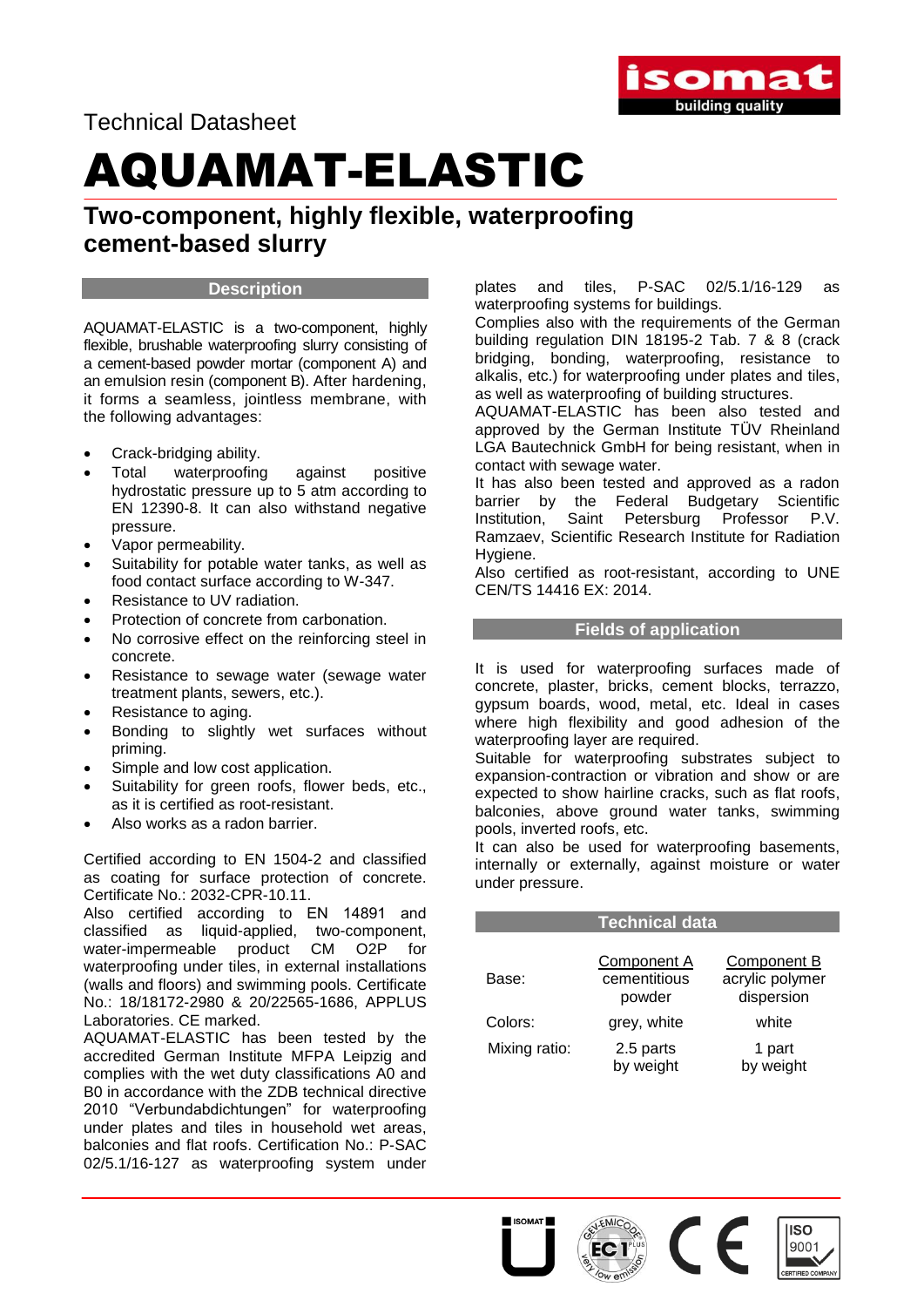

|                                                         | Wet mix:                | <b>AQUAMAT-ELASTIC Grey</b>                                                       |                                                    |  |
|---------------------------------------------------------|-------------------------|-----------------------------------------------------------------------------------|----------------------------------------------------|--|
| Mixing time:                                            | 3 min                   | Permeability to $CO2$ :                                                           | 140 m                                              |  |
| Pot life:                                               | 60 min (+20°C)          | (EN 1062-6 Method A,                                                              |                                                    |  |
| <b>Bulk density</b>                                     |                         | requirement: $S_d > 50m$ )                                                        |                                                    |  |
| of dry mortar:                                          | $1.40 \pm 0.05$ kg/l    | Capillary absorption and                                                          | 0.00594 kg/m <sup>2</sup> $\cdot$ h <sup>0.5</sup> |  |
| <b>Bulk density</b>                                     |                         | permeability to water:<br>(EN 1062-3, requirement                                 |                                                    |  |
| of fresh mortar:                                        | $1.70 \pm 0.1$ kg/l     | of EN 1504-2: $w < 0.1$ )                                                         |                                                    |  |
| Final properties acc. to EN 14891                       |                         | Water vapor                                                                       |                                                    |  |
| Initial tensile                                         |                         | permeability:                                                                     | $S_d = 0.61$ m                                     |  |
| adhesion strength:                                      | $\geq 0.7$              | (EN ISO 7783-2,<br>Class I: $S_d < 5$ m)                                          |                                                    |  |
| (requirement: ≥ 0.5 N/mm <sup>2</sup> )                 |                         | Compressive strength                                                              |                                                    |  |
| Tensile adhesion strength                               |                         | after 28 days:                                                                    | $10.00 \pm 2.00$ N/mm <sup>2</sup>                 |  |
| after water contact:                                    | $\geq 0.6$              | (EN 12190)                                                                        |                                                    |  |
| (requirement: $\geq 0.5$ N/mm <sup>2</sup> )            |                         | Flexural strength                                                                 |                                                    |  |
| Tensile adhesion strength<br>after heat aging:          | $\geq 0.8$              | after 28 days:                                                                    | 6.00 $\pm$ 1.00 N/mm <sup>2</sup>                  |  |
| (requirement: $\geq 0.5$ N/mm <sup>2</sup> )            |                         | (EN 12190)                                                                        |                                                    |  |
| Tensile adhesion strength                               |                         | Adhesion strength:                                                                | $\geq$ 1.0 N/mm <sup>2</sup>                       |  |
| after freeze thaw cycles:                               | $\geq 0.6$              | (EN 1542)                                                                         |                                                    |  |
| (requirement: $\geq 0.5$ N/mm <sup>2</sup> )            |                         | Crack-bridging ability:                                                           | $0.4 \text{ mm}$                                   |  |
| Tensile adhesion strength                               |                         | (DIN 18195-2)                                                                     |                                                    |  |
| after contact with lime water:                          | $\geq 0.5$              | Crack-bridging ability                                                            |                                                    |  |
| (requirement: $\geq 0.5$ N/mm <sup>2</sup> )            |                         | at $+23^{\circ}$ C:<br>(EN 1062-7, Method A)                                      | Class A4 -<br>crack width $> 1.25$ mm              |  |
| Tensile adhesion strength                               |                         | Water penetration under                                                           |                                                    |  |
| after contact<br>with chlorinated water:                | $\geq 0.6$              | positive hydrostatic                                                              |                                                    |  |
| (requirement: $\geq 0.5$ N/mm <sup>2</sup> )            |                         | pressure:                                                                         | no penetration                                     |  |
| Crack-bridging ability at +23°C:                        | $\geq 1.13$             | (EN 12390-8, 3 days at 5 bar)                                                     |                                                    |  |
| (requirement: $\geq 0.75$ mm)                           |                         | Water penetration under                                                           |                                                    |  |
| Crack-bridging ability at -20°C:                        | $\geq 0.90$             | negative hydrostatic<br>pressure:                                                 | no penetration                                     |  |
| (requirement: $\geq 0.75$ mm)                           |                         | (at 1.5 bar)                                                                      |                                                    |  |
| Waterproofing (7 days                                   |                         |                                                                                   |                                                    |  |
| at 1.5 bar, requirement:                                |                         | <b>AQUAMAT-ELASTIC White</b>                                                      |                                                    |  |
| impermeable to water<br>and $\leq 20$ g mass increase): | no penetration          | Permeability to $CO2$ :<br>(EN 1062-6 Method A,                                   | 129 m                                              |  |
|                                                         |                         | requirement: $S_d > 50$ m)                                                        |                                                    |  |
| Final properties acc. to EN 13687-1 & EN 13687-2        |                         | Capillary absorption                                                              |                                                    |  |
| Adhesion strength after thermal compatibility           |                         | and permeability                                                                  |                                                    |  |
| For outside application with de-icing salt influence:   |                         | to water:                                                                         | 0.009 kg/m <sup>2</sup> $\cdot$ h <sup>0.5</sup>   |  |
| Freeze-thaw cycling with                                |                         | (EN 1062-3, requirement<br>of EN 1504-2: $w < 0.1$ )                              |                                                    |  |
| de-icing salt immersion (50 cycles) and                 |                         |                                                                                   |                                                    |  |
| Thunder-shower cycling<br>(thermal shock) (10 cycles):  | $1.2$ N/mm <sup>2</sup> | Water vapor permeability: $S_d = 0.21$ m<br>(EN ISO 7783-2, Class I: $S_d < 5$ m) |                                                    |  |
| (Requirement: ≥ 0.8 N/mm $2$ )                          |                         |                                                                                   |                                                    |  |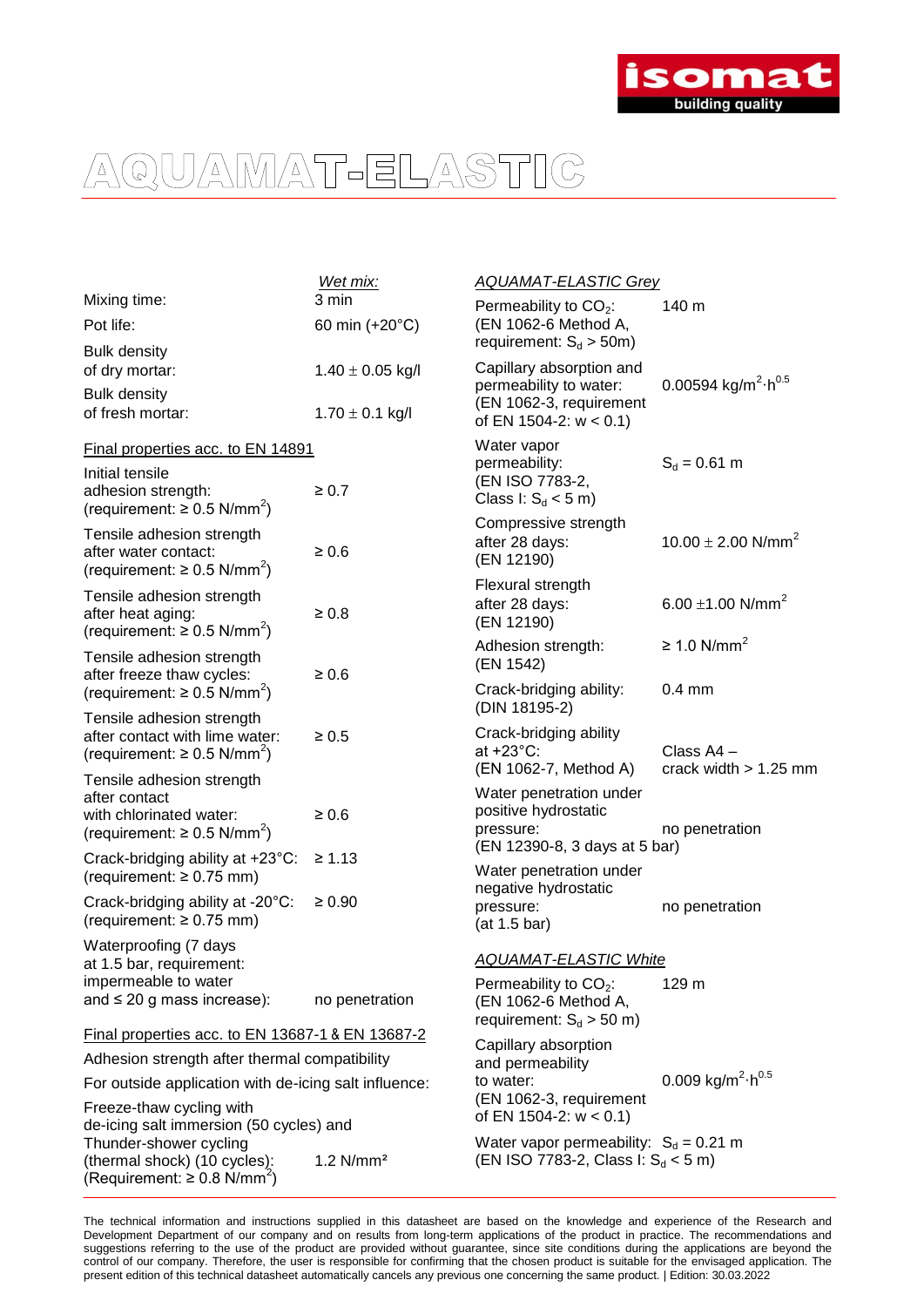

| Compressive strength<br>after 28 days:<br>(EN 12190)                                              | 10.00 $\pm$ 2.00 N/mm <sup>2</sup>                                                                                  |  |
|---------------------------------------------------------------------------------------------------|---------------------------------------------------------------------------------------------------------------------|--|
| Flexural strength<br>after 28 days:<br>(EN 12190)                                                 | 6.00 $\pm$ 1.00 N/mm <sup>2</sup>                                                                                   |  |
| Adhesion strength<br>(EN 1542):                                                                   | $\geq 1.0$ N/mm <sup>2</sup>                                                                                        |  |
| Crack-bridging ability:<br>(DIN 18195-2)                                                          | $0.4$ mm                                                                                                            |  |
| Crack-bridging ability<br>at +23°C:<br>(EN 1062-7, Method A)                                      | Class A4 -<br>crack width $> 1.25$ mm                                                                               |  |
| Water penetration under<br>positive hydrostatic<br>pressure:<br>(EN 12390-8, 3<br>days at 5 bar)  | no penetration                                                                                                      |  |
| Water penetration under<br>negative hydrostatic<br>pressure:<br>(at 1.5 bar)                      | no penetration                                                                                                      |  |
| Durability against:<br>Rain:<br>Walking:<br>Tile fixing:<br>Water under<br>pressure:<br>Backfill: | after approx. 4 hours<br>after approx. 1 day<br>after approx. 1 day<br>after approx. 7 days<br>after approx. 3 days |  |

#### **Directions for use**

#### **1. Substrate preparation**

- The substrate must be clean, free of oil or grease, loose material, dust, etc.
- Water leaks should be plugged with AQUAFIX ultra rapid-setting, cementitious leak-plugging mortar.
- Any cavities on concrete surface should be filled and smoothed out with DUROCRET, RAPICRET or a cement mortar improved with ADIPLAST, after all loose aggregate has been removed and the surface has been well dampened.
- Starter bars and spacers should be cut to a depth of about 3 cm into concrete and holes should be filled, as described above.
- Existing construction joints are opened longwise in a V shape to a depth of about 3 cm and are subsequently filled, as above.
- Corners, like wall-floor junctions, should be filled and smoothly rounded with DUROCRET or a cement mortar improved with ADIPLAST (formation of a fillet, triangular in cross section, with sides of 5-6 cm).
- In case of masonry walls, joints should be first filled carefully, otherwise it is recommended to apply a cement mortar layer first improved with ADIPLAST.
- For waterproofing basements in old buildings, the existing plaster should be removed to a height of at least 50 cm above water level. before proceeding as above.
- Wherever flat surface formation is required (smoothing, slope creation, etc.) the use of DUROCRET, RAPICRET or a mortar improved with ADIPLAST is recommended.

#### **2. Application**

The 25 kg bag of component A is added to the 10 kg of the liquid component B under continuous stirring, until a uniform, viscous mixture is formed, suitable for brush application.

The substrate must be pre-wetted to a saturated surface dry condition before application. The surface to be covered with AQUAMAT-ELASTIC must be free of standing water.

The material is applied by brush in two or more layers, depending on the water load. Layers thicker than 1 mm should be avoided, because the material may crack. Each new coating is applied after the previous one has dried.

The freshly coated surface should be protected from high temperatures, rain and frost. In case AQUAMAT-ELASTIC needs to be locally reinforced (inside corners where forming fillets is not necessary, at junctions, etc.), the use of a 10 cm wide polyester fleece (30 g/m<sup>2</sup>) or fiberglass mesh (65 g/m<sup>2</sup>) is recommended.

The technical information and instructions supplied in this datasheet are based on the knowledge and experience of the Research and Development Department of our company and on results from long-term applications of the product in practice. The recommendations and suggestions referring to the use of the product are provided without guarantee, since site conditions during the applications are beyond the control of our company. Therefore, the user is responsible for confirming that the chosen product is suitable for the envisaged application. The present edition of this technical datasheet automatically cancels any previous one concerning the same product. | Edition: 30.03.2022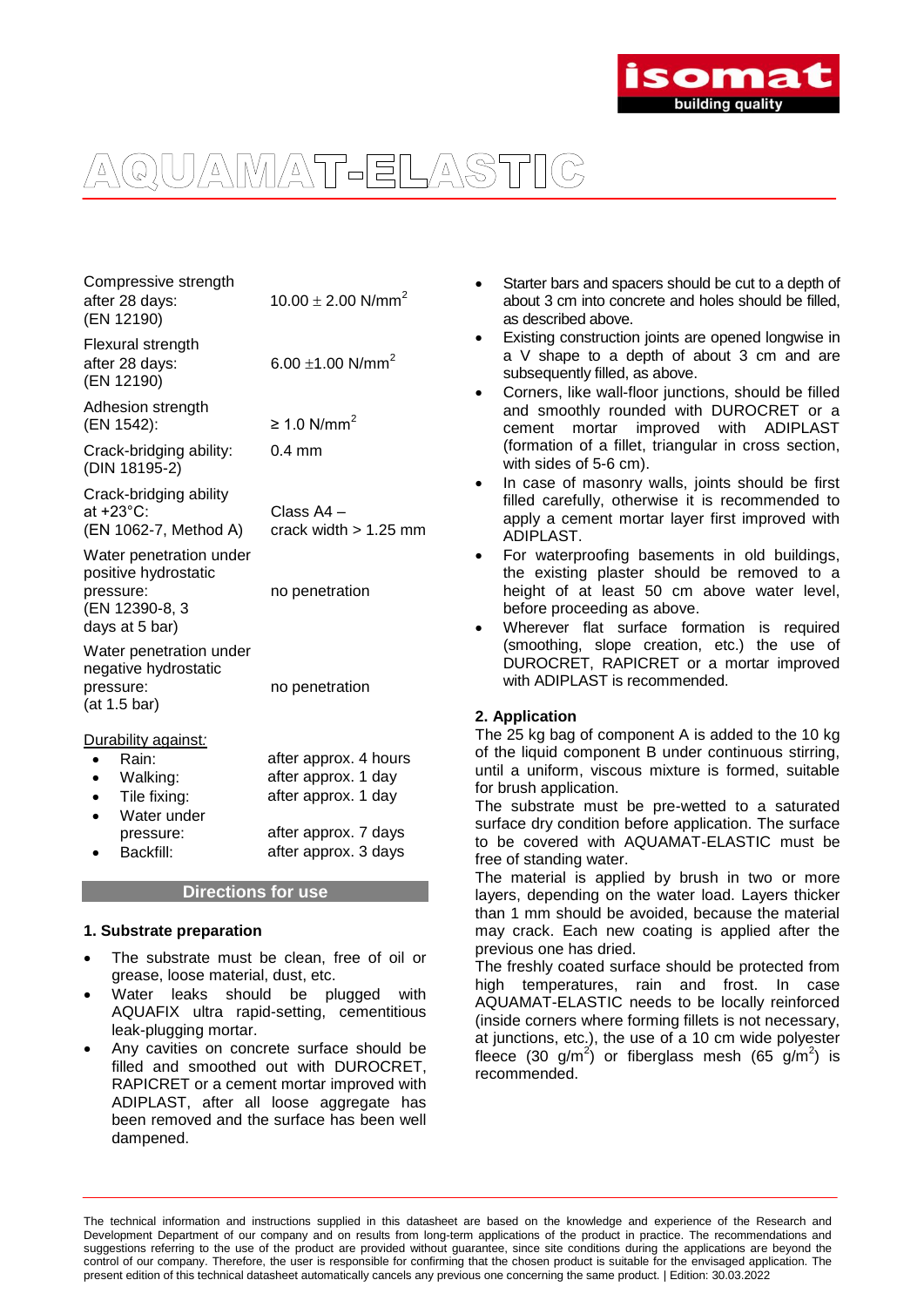

#### **Consumption**

Depending on the water load, minimum consumption and relevant thickness should be as follows:

| Water load    | Minimum<br>consumption    | Minimum<br>thickness |
|---------------|---------------------------|----------------------|
| Moisture      | 2.0 kg/m <sup>2</sup>     | $~1.5 \text{ mm}$    |
| Water without | 3.0 kg/ $m^2$             | $\sim$ 2.0 mm        |
| pressure      |                           |                      |
| Water under   | 3.5-4.0 kg/m <sup>2</sup> | $\sim$ 2.5 mm        |
| pressure      |                           |                      |

#### **Packaging**

- 35 kg packaging (25 kg cement-based powder mortar + 10 kg emulsion resin), in grey and white.
- 18 kg packaging (12.9 kg cement-based powder mortar + 5.1 kg emulsion resin), in white.
- 7 kg packaging (5 kg cement-based powder mortar + 2 kg emulsion resin), in white.

#### **Shelf life – Storage**

#### **Component A:**

12 months from production date if stored in original, unopened packaging in a frost-free and dry place.

#### **Component B:**

12 months from production date if stored in original, unopened packaging, at temperatures between +5°C and +35°C. Protect from direct sunlight and frost.

#### **Remarks**

- In case of water under pressure, care should be taken so that pumping, which keeps the water level low, does not stop before AQUAMAT-ELASTIC has sufficiently hardened. About 7 days are needed.
- In case of water under pressure, the structure bearing the waterproofing layer (wall, floor, etc.) should be properly designed in order to be sufficiently static to withstand hydrostatic pressure.
- In case of operational walkable floors, the floor surface waterproofed with AQUAMAT-ELASTIC should be protected with a cement mortar layer.
- Temperature during application should be between +5°C and +35°C.
- Due to cement content, the component A of AQUAMAT-ELASTIC reacts with water forming alkaline solutions, thus is classified as irritant.
- Consult the directions for safe use and precautions written on the packaging before use.

#### **Volatile Organic Compounds (VOCs)**

According to Directive 2004/42/CE (Annex II, table A), the maximum allowed VOC content for the product subcategory j, type WB is 140 g/l (2010) for the ready-to-use product. The ready-to-use product AQUAMAT-ELASTIC contains a maximum of 140 g/l VOC.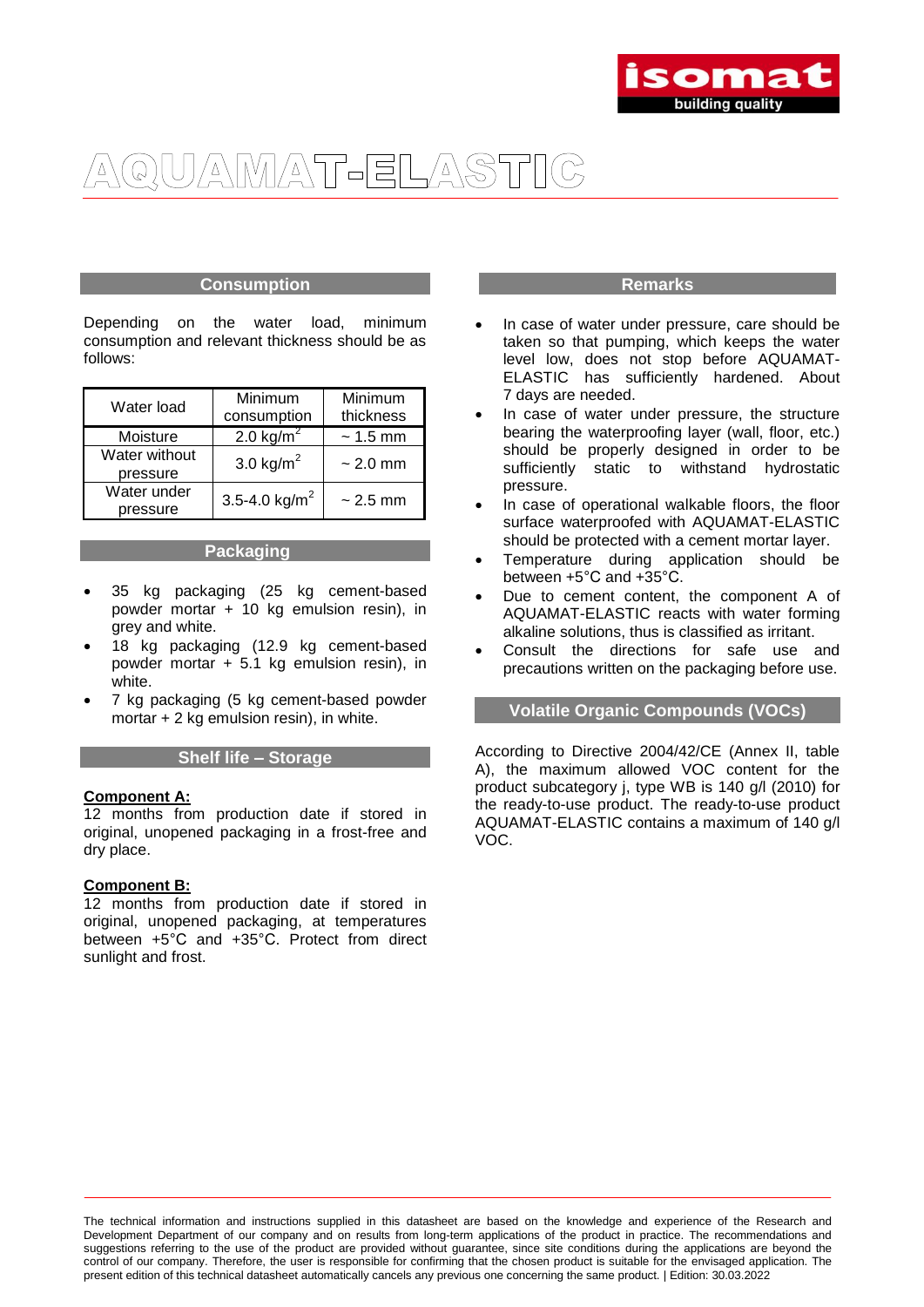

 $\epsilon$ 

2032

**ISOMAT S.A.**  $17<sup>th</sup>$  km Thessaloniki – Ag. Athanasios P.O. BOX 1043, 570 03 Ag. Athanasios, Greece

**10**

2032-CPR-10.11

DoP No.: AQUAMAT-ELASTIC GREY/1623-01

**EN 1504-2**

Surface protection products

**Coating** 

Permeability to  $CO<sub>2</sub>$ : Sd > 50 m

Water vapor permeability: Class I (permeable)

Capillary absorption:  $w < 0.1$  kg/m<sup>2</sup>·h<sup>0.5</sup>

Adhesion:  $\geq 1.0$  N/mm<sup>2</sup>

Reaction to fire: Euroclass F

Dangerous substances comply with 5.3

∈

2032

**ISOMAT S.A.**  $17<sup>th</sup>$  km Thessaloniki – Ag. Athanasios P.O. BOX 1043, 570 03 Ag. Athanasios, Greece

**10**

2032-CPR-10.11

DoP No.: AQUAMAT-ELASTIC WHITE/1624-01

**EN 1504-2**

Surface protection products

Coating

Permeability to  $CO<sub>2</sub>$ : Sd > 50 m Water vapor permeability: Class I (permeable) Capillary absorption:  $w < 0.1$  kg/m<sup>2</sup>·h<sup>0.5</sup> Adhesion:  $\geq 1.0$  N/mm<sup>2</sup> Reaction to fire: Euroclass F Dangerous substances comply with 5.3